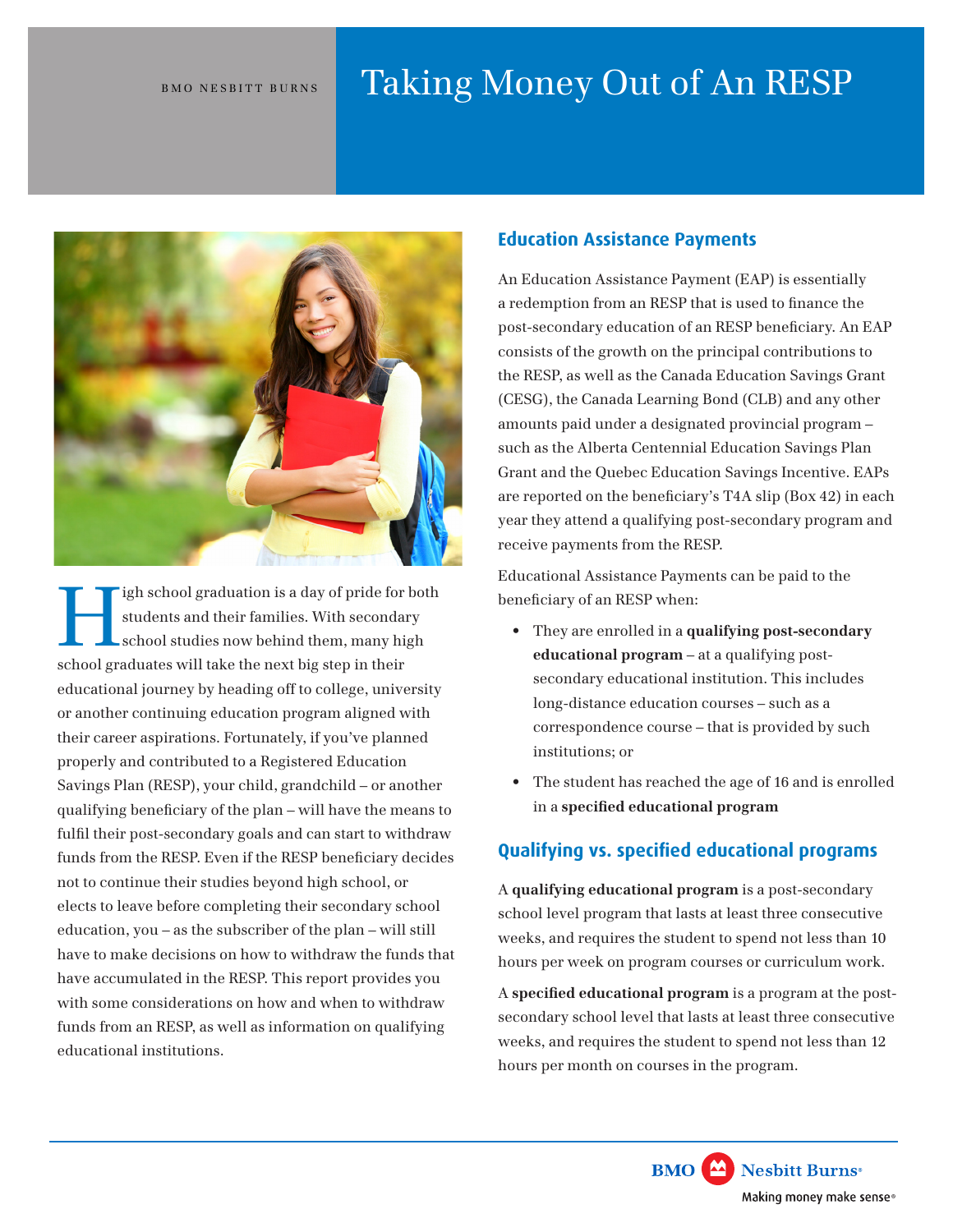Post-secondary educational institutions include:

- A university, college, CEGEP, trade school or another designated educational institution in Canada.
- An educational institution in Canada certified by Human Resources and Skills Development Canada (HRSDC) as offering non-credit courses that develop or improve skills in an occupation.
- • A university, college, or other educational institution outside Canada that has courses at the post-secondary school level, and that allow the student to be enrolled in a course that lasts at least 13 consecutive weeks. (Three weeks for university programs.)

A beneficiary is entitled to receive EAPs for up to six months after ceasing enrolment in a post-secondary educational institution, as long as the payments to be received would have qualified as EAPs had they been made immediately before the student's enrolment ceased.

## **Limit on EAPs**

For RESPs set up after 1998, the maximum EAP that can be made to a student upon qualifying to receive EAPs is:

**i. For students enrolled in a qualifying educational program** 

For the first 13 consecutive weeks of enrolment in a qualifying educational program, the maximum is \$5,000. After completing 13 consecutive weeks, there is no limit on the amount of the EAP that can be redeemed, as long as the beneficiary continues to qualify to receive payments. If, at any time, there is a 12-month period in which the beneficiary is not enrolled in a qualifying educational program, the \$5,000 maximum for the first 13 weeks of enrolment will again apply. An annual EAP request exceeding \$20,000 must be accompanied with receipts totalling the amount requested.

**ii. For students enrolled in a specified educational program** 

The maximum is \$2,500 for the 13-week period,, whether or not the student is enrolled in such a program throughout the 13-week period.

### **Accumulated Income Payments**

An Accumulated Income Payment (AIP) is a withdrawal of accumulated income from the RESP – usually by the subscriber – in situations where the beneficiary of the RESP elects not to attend a qualifying or specified educational program.

The subscriber may withdraw the income that has accumulated in the RESP if the following conditions are met:

- i. The subscriber is a Canadian resident;
- ii. The RESP has existed for at least 10 years; and
- iii. All beneficiaries under the plan are 21 years of age or older, and not pursuing a post-secondary education.

The accumulated income may be withdrawn by the subscriber without meeting conditions (ii) or (iii) above, if all of the RESP beneficiaries are deceased.

The Canada Revenue Agency may also allow an accumulated income payment to the subscriber without meeting (ii) or (iii), if the beneficiary will be unable to pursue post-secondary studies due to a severe and prolonged mental impairment, or if the plan is being closed at the end of the 35<sup>th</sup> year.

When the accumulated income is returned to the subscriber, it is taxed in the subscriber's hands as ordinary income at their normal tax rate, plus an additional tax levy of 20 per cent. The income tax can be deferred and the 20 per cent tax avoided if the subscriber (excluding someone who became a subscriber as a result of the death of the original subscriber) has sufficient contribution room in their Registered Retirement Savings Plan (RRSP). In which case, up to \$50,000 of the income may be used to make a regular or Spousal RRSP contribution. As a result, if \$50,000 of RRSP contribution room is available, only the growth in excess of \$50,000 would be immediately taxed as income and assessed for the 20 per cent penalty.